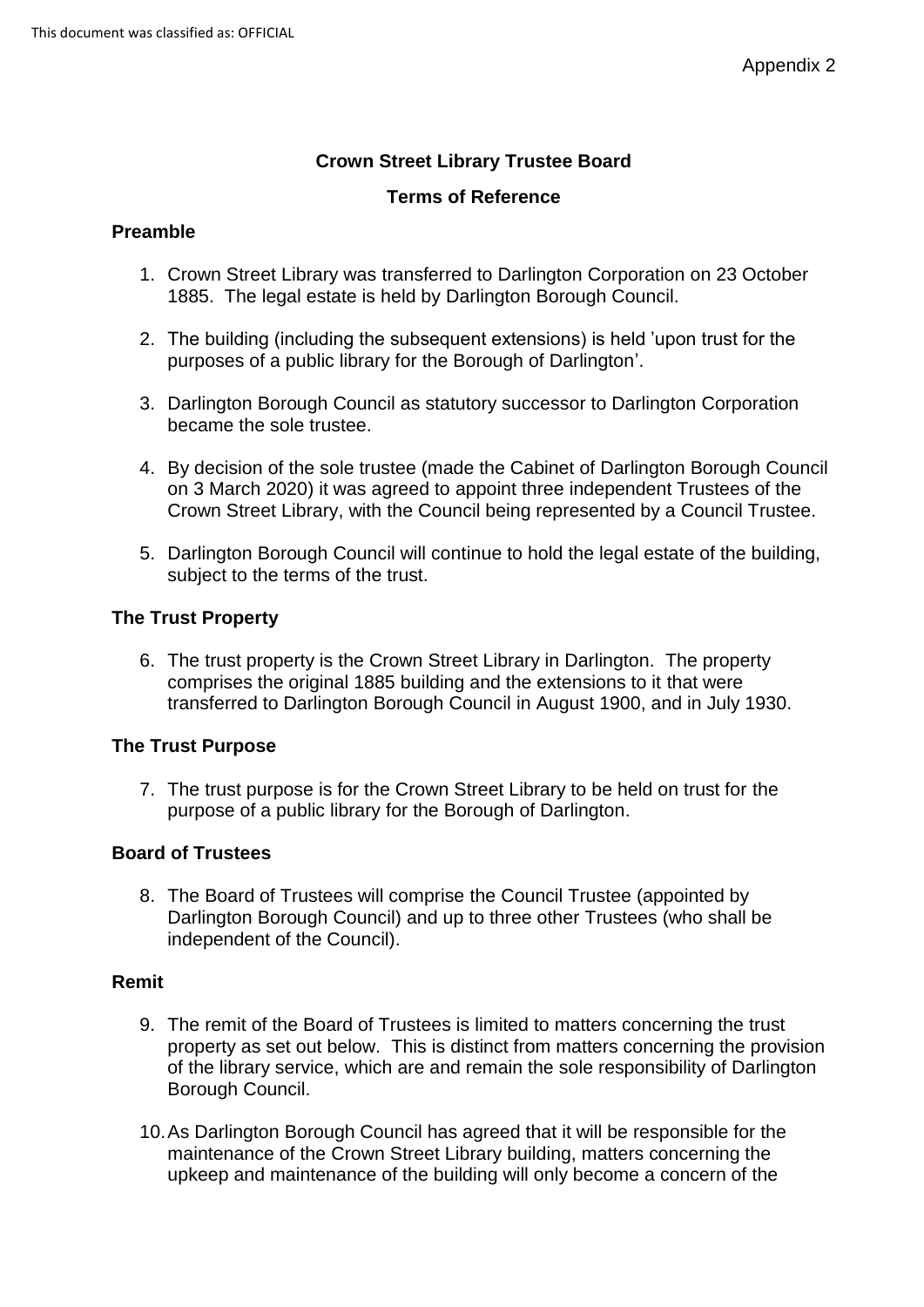Trustees should it be considered that the state of repair is likely harm the viability of the building to remain open as a public library.

- 11.If at some future time there is a likelihood that the building can no longer be used for its trust purpose (for instance a decision by Darlington Borough Council to cease running library services in the building) the Board will need to meet to consider what is in the best interests of the trust.
- 12.The Trustee Board shall have all reasonable powers to enable it to discharge its role

### **Meetings**

- 13.It is intended that there will be an annual meeting of the Board of Trustees to be held as close to the anniversary of the opening of the Crown Street Library on 23 October 1885. This will enable Trustees to receive an update on matters concerning the Crown Street Library and will also provide an opportunity to mark and remember the anniversary of the library opening.
- 14.At other times a meeting of the Board of Trustees can be convened, as may be required, to consider matters within the Boards remit, by any Trustee requesting the Leader of Darlington Borough Council to hold a meeting.
- 15.Except in case of urgency, at least 21 days' notice will be given to all trustees of the intended date for any meeting. Attempts to agree a suitable date will be made where Trustees are unable to attend.
- 16.Meetings of the Board of Trustees will ordinarily take place in the Crown Street Library.

### **Decision making**

- 17.Decisions of the Board of Trustees will be by simple majority. The Council Trustee having a single vote and each other Trustee having a single vote.
- 18.The Board of Trustees will only be quorate when it includes the Council Trustee and at least two other Trustees.
- 19.A record of decisions that are made must be recorded in minutes of the meeting

### **Interests**

20.Trustees must identify and declare any personal or pecuniary interests that give rise to a conflict of interest. If trustees have a conflict of interest, they must leave the meeting while that matter is being discussed or decided.

### **Remuneration and Expenses**

21.Trustees shall not be entitled to any payment, remuneration or expenses